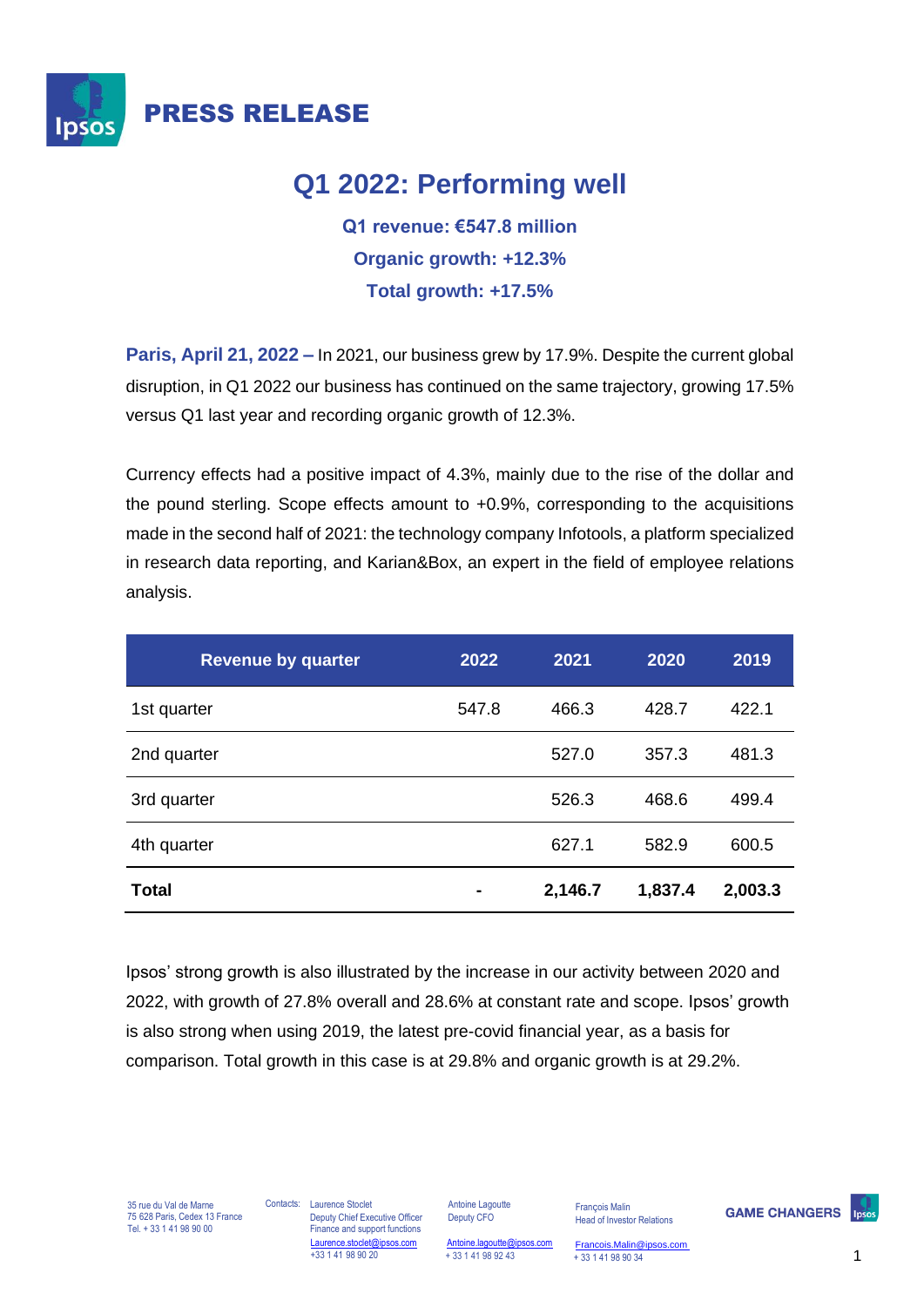

#### PERFORMANCE BY REGION

| In millions of Euros  | Q1 2022 revenue | <b>Contribution</b> | Q1 2022 / Q1<br>2021 change | <b>Organic growth</b> |
|-----------------------|-----------------|---------------------|-----------------------------|-----------------------|
| <b>EMEA</b>           | 251.7           | 46%                 | 7.4%                        | 5%                    |
| Americas              | 201.6           | 37%                 | 30.4%                       | 22%                   |
| Asia-Pacific          | 94.4            | 17%                 | 22.3%                       | 15%                   |
| <b>Annual revenue</b> | 547.8           | 100%                | 17.5%                       | 12.3%                 |

By region, some headwinds from the war in Ukraine slowed our EMEA business organic growth to 5%. However, only 2% of our annual revenues are directly related to Russia and Ukraine, so we are not expecting any major impacts on our business globally.

In 2021 we saw Asia-Pacific affected by heavy lockdowns, but so far this year, despite China's Zero Covid policy, we are seeing growth across the region in double digits, with 15% organic growth in Q1.

In the Americas, new leadership in the USA and continued strong performances in Latin America saw 22% growth as we enhanced collaboration and the application of best practices across our business.

Contacts: Laurence Stoclet Deputy Chief Executive Officer Finance and support functions Laurence.stoclet@ipsos.com +33 1 41 98 90 20

Antoine Lagoutte Deputy CFO

 $Antoine.lagoutte@ipsos.com  
+ 33 1 41 98 92 43$  $Antoine.lagoutte@ipsos.com  
+ 33 1 41 98 92 43$ 

François Malin Head of Investor Relations

+ 33 1 41 98 92 43 2 + 33 1 41 98 90 34 [Francois.Malin@ipsos.com](mailto:Francois.malin@ipsos.com) 

**GAME CHANGERS**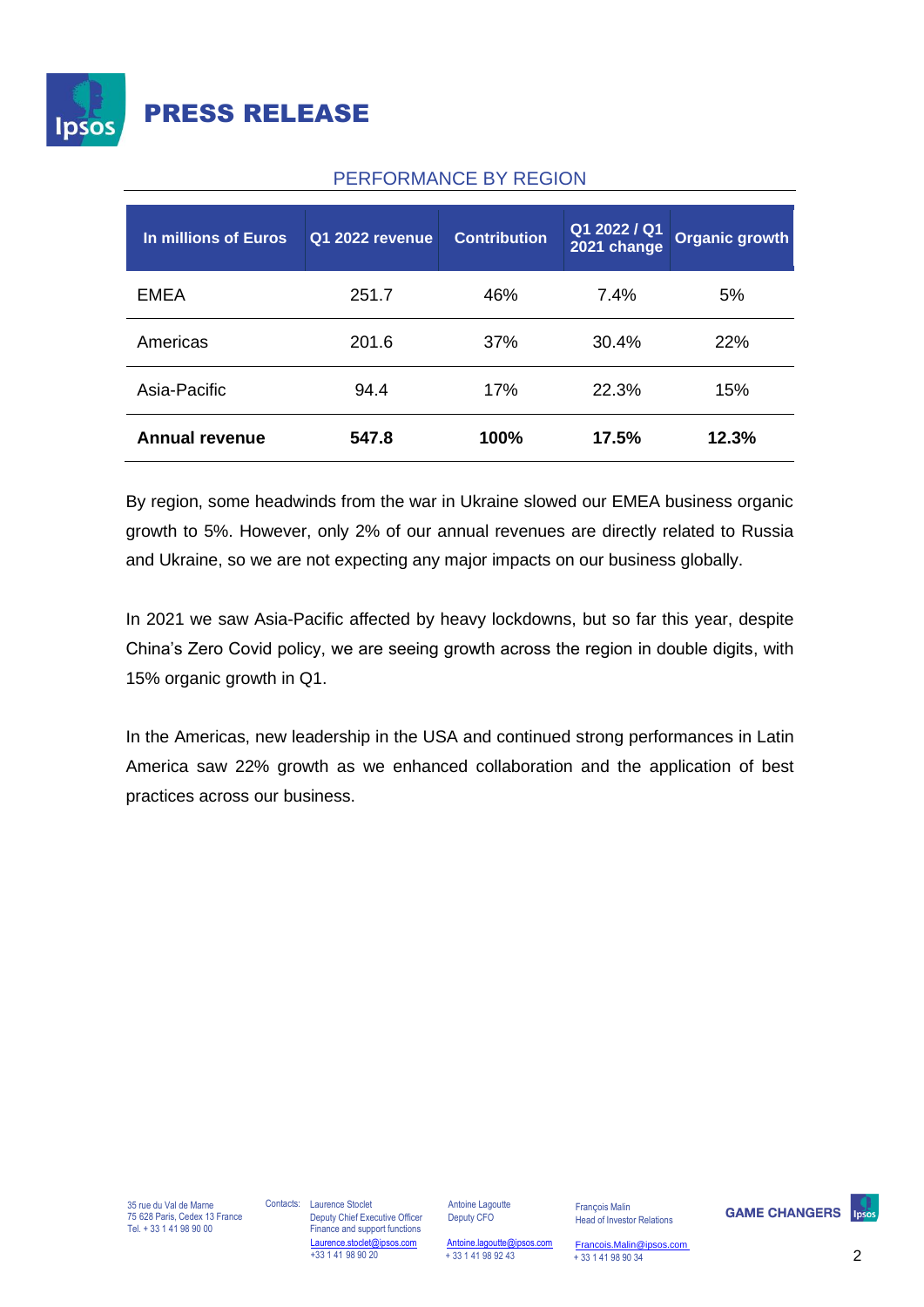

#### PERFORMANCE BY AUDIENCE

| In millions of Euros               | Q1 2022 revenue | <b>Contribution</b> | <b>Organic growth</b> |
|------------------------------------|-----------------|---------------------|-----------------------|
| Consumers <sup>1</sup>             | 257.1           | 47%                 | <b>20%</b>            |
| Clients and employees <sup>2</sup> | 105.0           | 19%                 | 17%                   |
| Citizens <sup>3</sup>              | 94.6            | 17%                 | -7%                   |
| Doctors and patients <sup>4</sup>  | 91.1            | 17%                 | 11%                   |
| <b>Annual revenue</b>              | 547.8           | 100%                | 12.3%                 |

*Breakdown of Service Lines by audience segment:*

*1- Brand Health Tracking, Creative Excellence, Innovation, Ipsos UU, Ipsos MMA, Market Strategy & Understanding, Observer (excl. public sector), Social Intelligence Analytics), Strategy3*

*2- Automotive & Mobility Development, Audience Measurement, Customer Experience, Channel Performance (including Retail Performance and Mystery Shopping), Media development, Capabilities*

*3- Public Affairs, Corporate Reputation*

*4- Pharma (quantitative and qualitative)*

The post-pandemic rebound in **consumer** research we saw in 2021 continues, with 20% organic growth, driven in particular by our new solutions on the Ipsos.digital platform that are growing rapidly and give our clients more speed and control, and by our analytics practices which are seeing strong demand.

**Healthcare** grew by 11%, building on its strong performance in 2021, and our work among **customers and employees** is up even more, by 17%, as the end of pandemic restrictions in most markets mean that our clients are renewing their interest in physical retail, in travel and hospitality, and relaunching projects put on hold during the past two years.

The only area that is in relative decline is our work among **citizens** for governments and the public sector, which includes all the work directly related to the Covid-19 Pandemic starting Q2 2020 and in 2021 for governments. The decline reflects the end of major public health measures to deal with the pandemic in Western countries that have been winding down since the end of 2021 and in Q1 2022 as the pandemic receded and many governments have now stopped the mass testing and surveillance programmes put in place in 2020-2021.

35 rue du Val de Marne 75 628 Paris, Cedex 13 France Tel. + 33 1 41 98 90 00

Contacts: Laurence Stoclet Deputy Chief Executive Officer Finance and support functions Laurence.stoclet@ipsos.com +33 1 41 98 90 20

Antoine Lagoutte Deputy CFO

François Malin Head of Investor Relations

**GAME CHANGERS** 

 $\frac{\text{Antoine.lagoutte@ipsos.com}}{+ 33141989243}$  $\frac{\text{Antoine.lagoutte@ipsos.com}}{+ 33141989243}$  $\frac{\text{Antoine.lagoutte@ipsos.com}}{+ 33141989243}$ 

[Francois.Malin@ipsos.com](mailto:Francois.malin@ipsos.com)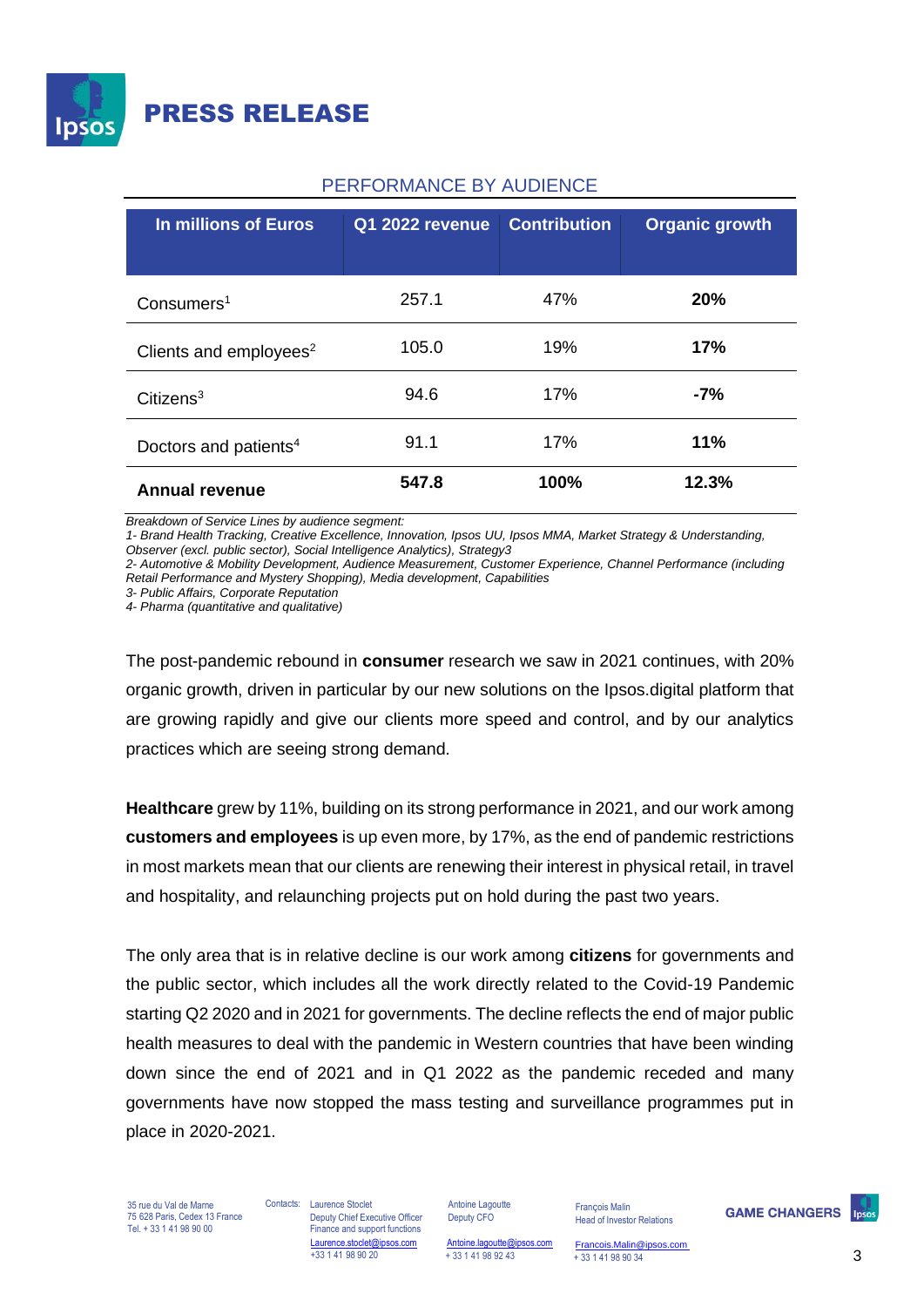

## PRESS RELEASE

That said, compared to Q1 2020 and Q1 2019, the **citizens** segment has shown 39% and 52% organic growth, respectively.

The underlying business for this segment continues to grow strongly as governments continue to face major challenges over how to deal with the cost of living crisis in many countries, the need to act on climate change while taking citizens and voters with them, and a wide range of public policy challenges posed by ageing populations, and new technologies. All these factors drive demand for highly accurate and representative research, which Ipsos specializes in, and which we plan to meet with new digital data capture solutions, with the extension in Europe of our "Knowledge Panels", the random probability online panel which responds to the high-quality requirements of the public sector.

#### OTHER DESCRIPTIVE ELEMENTS OF THE BUSINESS CONDITIONS DURING THE FIRST QUARTER

Profitability is up compared to the first quarter of 2021 and in line with the objectives for the year. The generation of free cash flow from operations has similarly increased and is also in line with expectations.

The company announced the acquisition of the Canadian Mystery Shopping company WeCheck and the acquisition of a minority stake in CIESMORI in Bolivia, both of which will be accounted for in Q2 2022.

The net debt to equity ratio at March 31, 2022 was 4.4%, down from 13.4% at December 31, 2021 and 19.9% at March 31, 2021.

The company has good liquidity with  $\epsilon$ 420 million in cash and approximately  $\epsilon$ 300 million in undrawn bank facilities.

### **OUTLOOK**

When we launched our 2021 results on  $24<sup>th</sup>$  February, on the first day of the war in Ukraine, we said the only certainty is uncertainty. This remains the case. Inflation has accelerated further, supply chains remain fractured and geo-political tensions are stronger than ever.

However, with a strong start and the ability to pass on the increase of costs to our clients,

35 rue du Val de Marne 75 628 Paris, Cedex 13 France Tel. + 33 1 41 98 90 00

Contacts: Laurence Stoclet Deputy Chief Executive Officer Finance and support functions Laurence.stoclet@ipsos.com +33 1 41 98 90 20

Antoine Lagoutte Deputy CFO

 $Antoine.lagoutte@ipsos.com   
+ 33 1 41 98 92 43$  $Antoine.lagoutte@ipsos.com   
+ 33 1 41 98 92 43$ 

François Malin Head of Investor Relations

**GAME CHANGERS** 

 $+$  33 1 41 98 92 43  $+$  33 1 41 98 90 34  $+$ [Francois.Malin@ipsos.com](mailto:Francois.malin@ipsos.com)